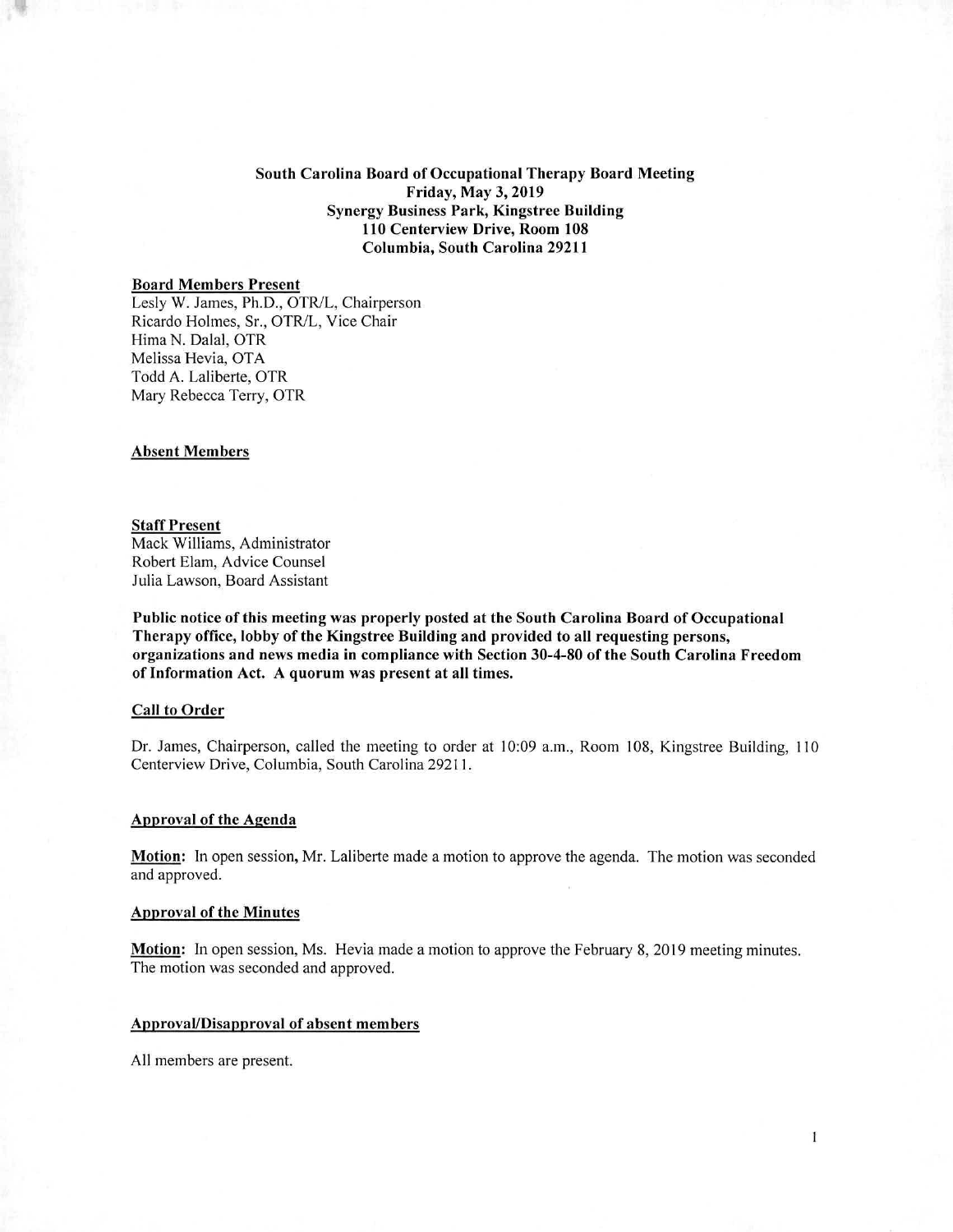**Office of Investigations and Enforcement (OIE) Report:** Mr. Hinson, Office of Investigations and Enforcement presented the statistical report to the Board. The Board accepted the report as information.

**Office of Disciplinary Counsel (ODC) Report:** Mr. Gwynne, Office of Disciplinary Counsel presented the ODC report to the Board, there are five (5) open cases, two (2) cases pending CA/MOA, two (2) cases pending hearings and one case pending action.

The Board accepted the report as information.

**Finance Report: Mr.** Williams reviewed the finance report with the Board.

The Board accepted the report as information.

## **Memorandum of Agreement**

**Case# 2018-5:** The respondent made a personal appearance before the Board and was represented by Sidney Wike, Esq.

Motion: In open session, Ms. Dalal made a motion to close the hearing to protect personal health information. The motion was seconded and approved.

**Motion:** In closed session, Ms. Dalal made a motion to go into executive session to receive legal advice. The motion was seconded and approved.

**Executive Session:** No votes were taken during Executive Session. [11:05 a.m. – 12:23 p.m.]

**Motion:** In closed session, Mr. Holmes made a motion to come out of Executive Session. The motion was seconded and approved.

**Motion:** In closed session, Mr. Laliberte made a motion to accept the MOA with the following conditions, a public reprimand, limit practice setting for two (2) years, complete a Board approved ethics course within six (6) months and provide reports from medical provider. The motion was seconded and approved.

**Motion:** In closed session, Ms. Coleman made a motion to come out of closed session. The motion was seconded and approved.

# **Application Hearings**

### **Initial Application**

**Larekos Ware:** Mr. Ware made a personal appearance before the Board and was not represented by legal counsel. The purpose of the hearing was to determine if a license should be granted as an Occupational Therapist Assistant.

**Motion:** In open session, Mr. Holmes made a motion to grant Mr. Ware a license to practice as an Occupational Therapist Assistant. The motion was seconded and approved.

## **Renewal Applications**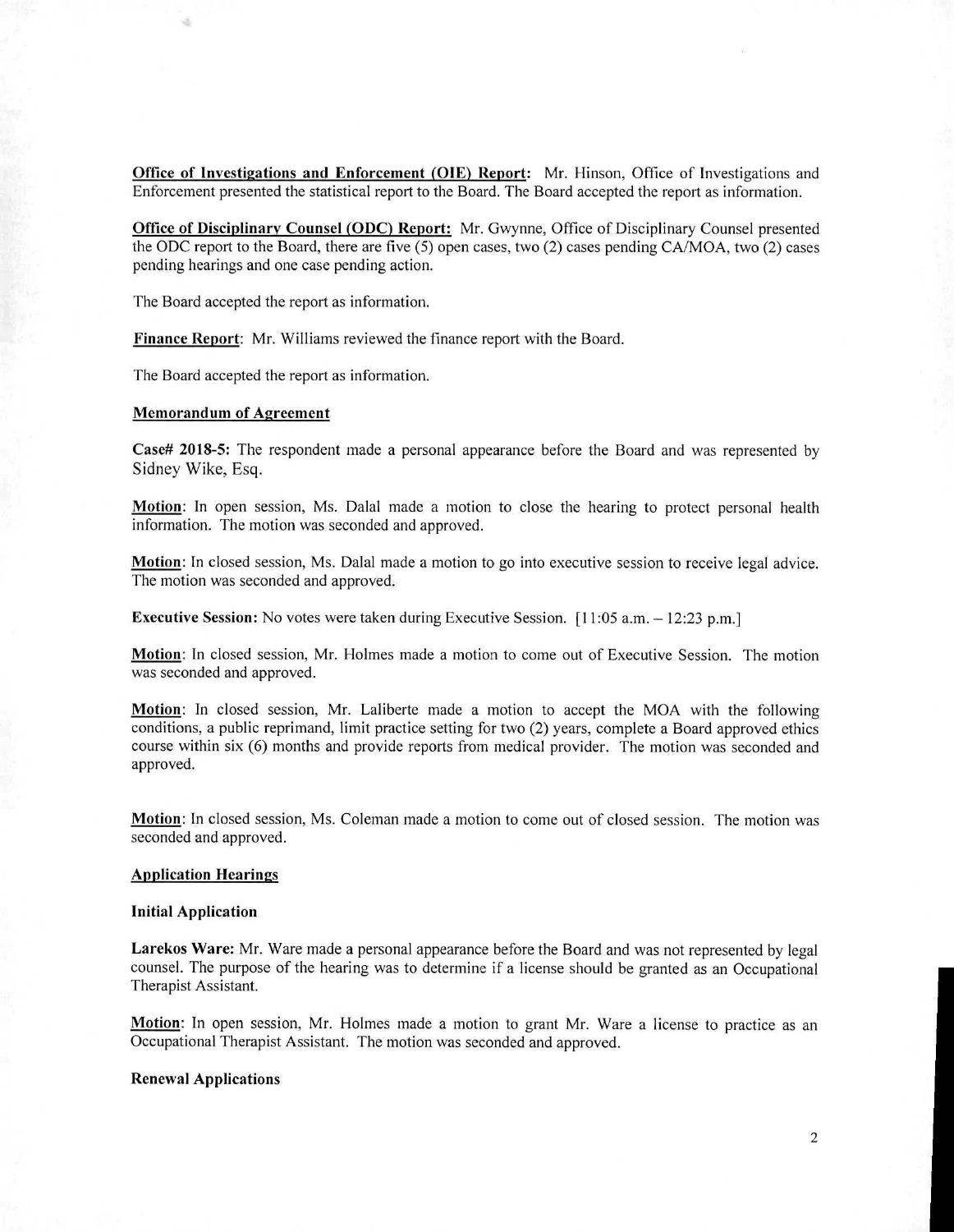Elizabeth Filiaggi: Ms. Filiaggi made a personal appearance before the Board and was not represented by legal counsel. The purpose of the hearing was to determine if the license should be renewed as an Occupational Therapist.

Motion: In open session, Ms. Hevia made a motion to go into executive session to receive legal advice. The motion was seconded and approved.

Executive Session: No votes were taken during Executive Session. [12:52 p.m. — 1:10 p.m.]

Motion: In open session, Mr. Laliberte made a motion to come out of Executive Session. The motion was seconded and approved.

Motion: In open session, Ms. Hevia made a motion to renew Ms. Filiaggi's license to practice Occupational Therapy in South Carolina with the following conditions, Ms. Filiagi must comply with the North Carolina sanctions and submit quarterly reports to the Board until the 2021 renewal period. The motion was seconded and approved.

Jonathan Reynolds: Mr. Reynolds made a personal appearance before the Board and was not represented by legal counsel. The purpose of the hearing was to determine if a license should be renewed as an Occupational Therapist.

Motion: In open session, Mr. Laliberte made a motion to go into executive session to receive legal advice. The motion was seconded and approved.

**Executive Session:** No votes were taken during Executive Session.  $[1:19 \text{ p.m.} - 1:22 \text{ p.m.}]$ 

Motion: In open session, Mr. Laliberte made a motion to come out of Executive Session. The motion was seconded and approved.

Motion: In open session, Ms. Dalai made a motion to renew Mr. Reynold's license to practice Occupational Therapy in South Carolina. The motion was seconded and approved.

Motion: In open session, Mr. Holmes made a motion to grant a license to practice as an Occupational Therapist in South Carolina. The motion was seconded and approved.

Nikki Hannan: Ms. Hannan made a personal appearance before the Board and was not represented by legal counsel. The purpose of the hearing was to determine if a license should be renewed as an Occupational Therapist Assistant.

In open session, Mr. Holmes made a motion to close the hearing to protect personal health information. The motion was seconded and approved.

Motion: In closed session, Mr. Laliberte made a motion to go into executive session to receive legal advice. The motion was seconded and approved.

Executive Session: No votes were taken during Executive Session. [2:05 p.m. — 2:33 p.m.]

Motion: In closed session, Ms. Dalal made a motion to come out of Executive Session. The motion was seconded and approved.